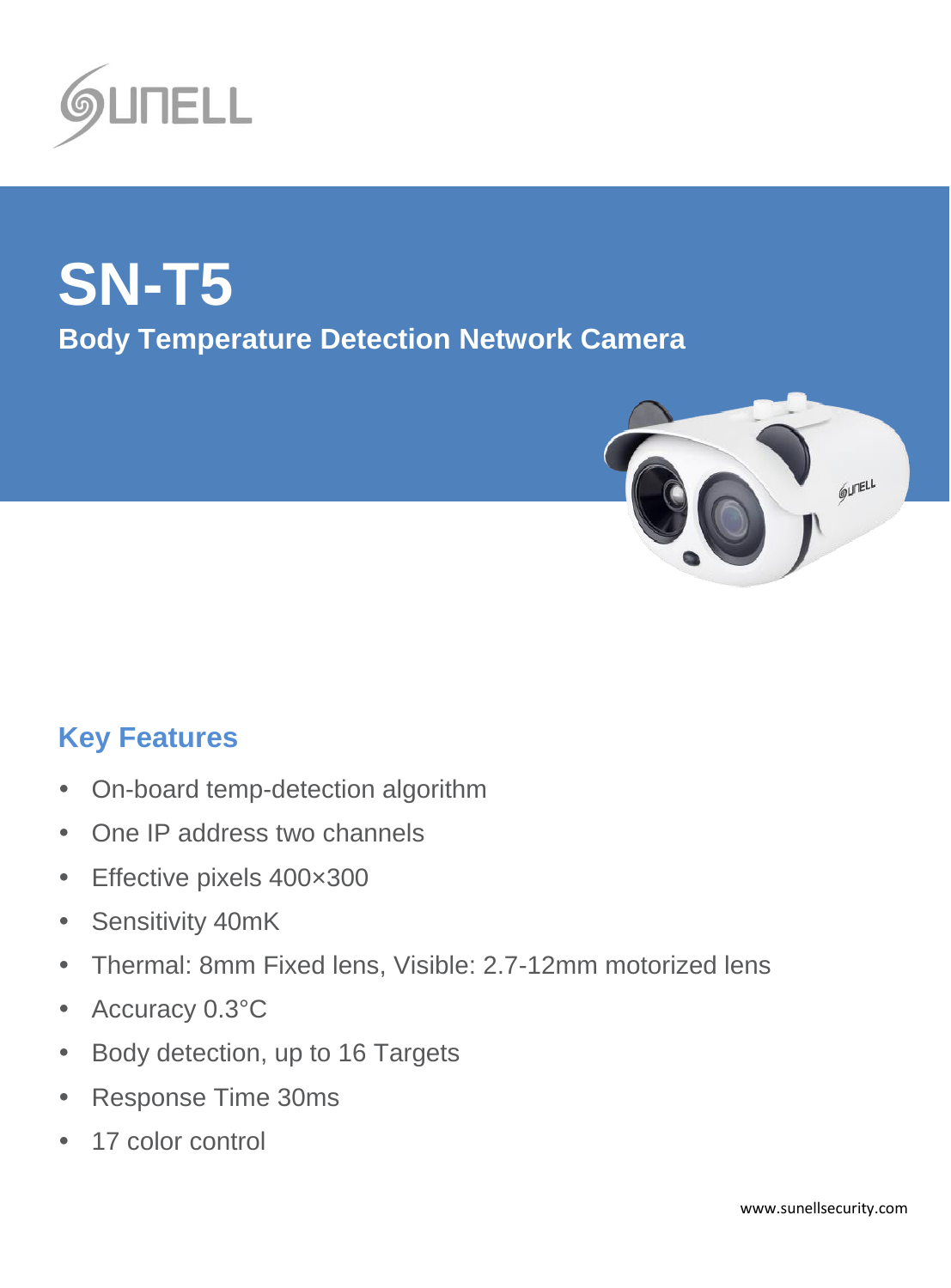### **Specification**

| <b>Thermal Camera</b>                |                                                                                                                                                                                                |
|--------------------------------------|------------------------------------------------------------------------------------------------------------------------------------------------------------------------------------------------|
| Detector Type                        | Uncooled IRFPA Microbolometer                                                                                                                                                                  |
| <b>Effective Pixels</b>              | 400(H) $\times$ 300(V)                                                                                                                                                                         |
| <b>Pixel Size</b>                    | 17um                                                                                                                                                                                           |
| <b>Thermal Sensitivity</b><br>(NETD) | 40mK @F1.0, 300K                                                                                                                                                                               |
| Spectral Range                       | $8 - 14$ um                                                                                                                                                                                    |
| Image Setting                        | Polarity LUT/ DVE/ Mirror/ FCC/ /3D DNR<br>Brightness/Contrast/ROI                                                                                                                             |
| <b>Color Palettes</b>                | Black-Heat /White-Heat/Rainbow/Iron-Red up to 17<br>modes                                                                                                                                      |
| <b>Thermal Lens</b>                  |                                                                                                                                                                                                |
| Lens Type                            | Fixed                                                                                                                                                                                          |
| <b>Focus Control</b>                 | <b>Manual Focus</b>                                                                                                                                                                            |
| Focal Length                         | 8mm                                                                                                                                                                                            |
| F No.                                | F1.0                                                                                                                                                                                           |
| Angle of View                        | H: 46°, V:35.3°                                                                                                                                                                                |
| <b>Visible Camera</b>                |                                                                                                                                                                                                |
| Image Sensor                         | 1/1.9" Sony CMOS                                                                                                                                                                               |
| <b>Effective Resolution</b>          | $1920(H) \times 1080(V)$                                                                                                                                                                       |
| <b>Shutter Speed</b>                 | $1/50 \sim 1/64,000s$                                                                                                                                                                          |
| Wide Dynamic<br>Range                | True WDR 120dB                                                                                                                                                                                 |
| Min. Illumination                    | Color: 0.01Lux @(F1.2, AGC ON)<br>B/W: 0.001Lux @(F1.2, AGC ON)                                                                                                                                |
| S/N Ratio                            | More than 55dB                                                                                                                                                                                 |
| Focal Length                         | $2.7 - 12$ mm                                                                                                                                                                                  |
| Max Aperture                         | $F1.6 - F2.9$                                                                                                                                                                                  |
| Angle of View                        | $105^{\circ}$ ~ 32°                                                                                                                                                                            |
| <b>Focus Control</b>                 | Motorized                                                                                                                                                                                      |
| <b>Video and Audio</b>               |                                                                                                                                                                                                |
| Compression                          | H.265, H.264, MJPEG                                                                                                                                                                            |
| <b>Frame Rate</b>                    | Main Stream:<br>Thermal: D1 @25/30fps<br>Visible: $1920 \times 1080/1280 \times 720$ @ 25/30fps<br>Sub Stream:<br>Thermal: CIF @25/30fps<br>Visible: D1/VGA/640×360/CIF/QCIF/QVGA<br>@25/30fps |
| <b>Bit Rate Control</b>              | CBR/VBR                                                                                                                                                                                        |
| <b>Bit Rate</b>                      | Thermal: 100Kbps~6Mbps<br>Visible:<br>main stream: 500Kbps~10Mbps;<br>sub stream: 100Kbps~6Kbps                                                                                                |
| Region of Interest                   | Off / On (8 Zone, Rectangle)                                                                                                                                                                   |
| Digital Zoom                         | 16x                                                                                                                                                                                            |
| Mirror                               | Support                                                                                                                                                                                        |
| Defog                                | Support                                                                                                                                                                                        |
| <b>Motion Detection</b>              | Support                                                                                                                                                                                        |
| <b>Privacy Masking</b>               | Off / On (4 Area, Rectangle)                                                                                                                                                                   |
| <b>DVE Image Enhance</b>             | Support                                                                                                                                                                                        |
| Audio Compression                    | G.711, AMR, RAW_PCM (Optional)                                                                                                                                                                 |

| Intelligence                                  |                                                                                                                                                                                                                     |  |
|-----------------------------------------------|---------------------------------------------------------------------------------------------------------------------------------------------------------------------------------------------------------------------|--|
| Intelligent Functions                         | Motion detection, Disk alarm, I/O alarm, Temperature<br>alarm                                                                                                                                                       |  |
| <b>IVS</b>                                    | Smart Body Detection, Perimeter, Single Virtual<br>Fences , Double Virtual Fences , Object Left , Object<br>Removed                                                                                                 |  |
| <b>Temperature Detection</b>                  |                                                                                                                                                                                                                     |  |
| <b>Detection Mode</b>                         | Body temperature monitoring                                                                                                                                                                                         |  |
| <b>Detection Preset</b>                       | Max 16 goals                                                                                                                                                                                                        |  |
| <b>Temperature Alarm</b>                      | Over temperature alarm, Temperature difference<br>alarm                                                                                                                                                             |  |
| Accuracy                                      | $\leqslant$ 0.3 °C (Emission rate, distance, ambient<br>temperature, etc.)                                                                                                                                          |  |
| Response Time                                 | $≤30ms$                                                                                                                                                                                                             |  |
| Theory of<br>temperature<br>measurement range | $-20 °C \sim 60 °C$ (-4°F ~ 140°F)                                                                                                                                                                                  |  |
| Temperature display<br>mode                   | Temperature target $>5^{\circ}$ C, Display absolute<br>temperature value;<br>Temperature target $\leq 5^{\circ}$ C, Display relative<br>temperature value (temperature difference DEV =<br>highest value - average) |  |
| <b>Network</b>                                |                                                                                                                                                                                                                     |  |
| Ethernet                                      | RJ-45 (10/100Base-T)                                                                                                                                                                                                |  |
| Protocols:                                    | IPv4/IPv6, HTTP, RTSP/RTP/RTCP, TCP/UDP,<br>DHCP, DNS, PPPOE, SMTP, SIP, 802.1x                                                                                                                                     |  |
| Interoperability                              | ONVIF, CGI, SDK                                                                                                                                                                                                     |  |
| <b>Streaming Method</b>                       | Unicast                                                                                                                                                                                                             |  |
| Max. User Access                              | 10 Users                                                                                                                                                                                                            |  |
| Edge Storage                                  | <b>NAS</b><br>Local PC for instant recording<br>Micro SD card 128GB                                                                                                                                                 |  |
| <b>Web Viewer</b>                             | <ie11, chrome,="" firefox<="" td=""></ie11,>                                                                                                                                                                        |  |
| Web Language                                  | English, Chinese, Polish, Italian, Portuguese,<br>Spanish. Russian, French, Czech, Hungarian                                                                                                                        |  |
| <b>Interface</b>                              |                                                                                                                                                                                                                     |  |
| Ethernet                                      | 1 Ethernet (10/100 Base-T) RJ-45 Connector                                                                                                                                                                          |  |
| Audio Interface                               | 1ch Audio In,1ch Audio Out                                                                                                                                                                                          |  |
| Alarm                                         | 2ch Alarm In, 2ch Alarm Out                                                                                                                                                                                         |  |
| <b>RS485</b>                                  | Support                                                                                                                                                                                                             |  |
| <b>BNC Output</b>                             | N/A                                                                                                                                                                                                                 |  |
| <b>Reset Button</b>                           | Support (Built-in)                                                                                                                                                                                                  |  |
| General                                       |                                                                                                                                                                                                                     |  |
| Power Supply                                  | DC12V/POE (IEEE 802.3af)                                                                                                                                                                                            |  |
| Power Consumption                             | Max 10W                                                                                                                                                                                                             |  |
| Operating<br>Temperature                      | -30°C~60°C(-22°F~140°F)                                                                                                                                                                                             |  |
| <b>Storage Conditions</b>                     | 0~90% RH                                                                                                                                                                                                            |  |
| Certifications                                | CE /FCC                                                                                                                                                                                                             |  |
| Ingress Protection                            | IP <sub>66</sub>                                                                                                                                                                                                    |  |
| Casing                                        | Metal                                                                                                                                                                                                               |  |
| <b>Dimensions</b>                             | $212\times182\times136$ mm                                                                                                                                                                                          |  |
| Net Weight                                    | 2Kg                                                                                                                                                                                                                 |  |